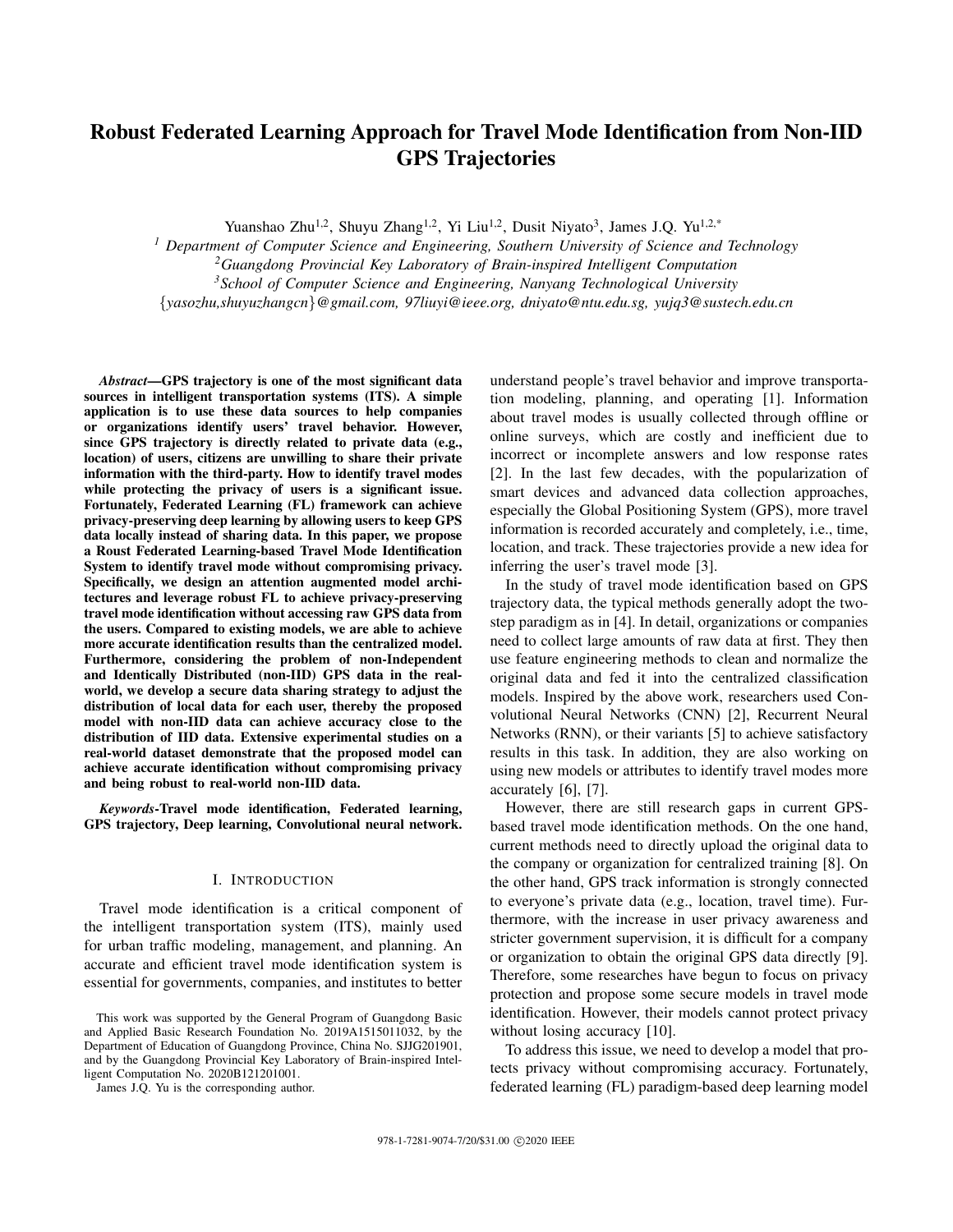is a promising solution. The fundamental idea of federated learning is to keep user data locally instead of sharing raw data, and collaboratively train a global model [11]. This idea has been adopted in ITS for traffic flow prediction [12]. Nevertheless, their study did not use GPS data and did not research on travel mode identification. To close the research gaps in privacy protection of the existing travel mode identification methods, we propose a federated learning-based travel mode identification system to protect privacy. In the proposed system, we design a CNN model based on the attention mechanism [13], which is used for travel mode classification and attribute feature extraction. Besides, considering the non-independent and identically distributed (non-IID) travel modes of different users, we design a data sharing strategy that allows users to adjust their data distribution dynamically. The main contributions of this paper are summarized as follows:

- Unlike existing methods, we propose a privacypreserving travel mode identification algorithm that combines federated learning and neural networks to identify travel modes accurately without compromising privacy.
- We propose a data sharing strategy that can effectively improve the robustness of the proposed model for non-Independent and Identically Distributed (non-IID) problem in federated learning.
- We propose an attention mechanism-based CNN model to identify travel modes. This model uses the attention mechanism to extract the fine-grained features of GPS data to achieve high-precision travel pattern classification.

The rest of this paper is organized as follows. Section II reviews relevant research on travel mode identification and privacy in this task. Section III presents the privacy-related issues and challenges of using federated learning for travel mode identification. Section IV details the methods used in this paper, including data pre-processing steps, federate learning algorithms based on data sharing, and the neural network model the proposed approach adopted. Section V analyzed relevant experimental results. Finally, we conclude the paper in Section VI.

#### II. RELATED WORK

### *A. Travel Mode Identification*

Travel mode identification is one of the most significant fields of ITS, which has attracted the attention of many researchers. The travel mode identification methods based on GPS data can be divided into two categories: machine learning-based and neural network-based methods.

Machine learning-based method: The machine learningbased approaches achieve travel mode identification by using machine learning algorithms (e.g., decision tree, support machine vector) to classify input data (e.g., GPS trajectory, location data) [4]. For example, Zheng *et al.* [4], [14] proposed a change-point-based segmentation algorithm with decision tree to identify travel mode by using GPS trajectory data. Specifically, they extracted the indicators from GPS trajectory data based on each road section's characteristics, including the mean and variance of speed and the expected value of speed. These indicators were used as input to the classification algorithm to infer travel modes. Inspired by the above work, many researchers have turned their attention to the use of machine learning-based methods to classify travel modes.

Neural network-based method: Due to the development of deep learning technology, some researchers began to focus on using neural networks to identify travel modes by extracting high-level data features. For example, Wang *et al.* [15] utilized a sparse autoencoder to transform point-level features to obtain high-dimensional features and used DNN model to learn these high-dimensional features for traffic mode identification. Although their work used neural networks to extract high-level data features, they cannot extract non-linear features in a fine-grained manner [4]. To solve this problem, Dabiri *et al.* [2] used a CNN network to extract non-linear features at a fine-grained level. Specifically, the authors performed data pre-processing to obtain data features by following [4], [14] and stack these feature vectors into a structure that can be accepted by the CNN model training. This method further improves the accuracy of classification, but cannot capture the time dependence of the GPS trajectory. Therefore, many researchers develop recurrent neural networks (RNN) and their variants (e.g., long short-term memory (LSTM)) for time-dependent capture. Jeyakumar *et al.* [7] and Liu *et al.* [16] utilized a convolutional bi-LSTM network to capture the time dependence of GPS trajectories to achieve better classification results. Furthermore, Yu *et al.* [17] combined the LSTM network with discreet Fourier transform (DFT) and discreet wavelet transform (DWT) to obtain both time-domain and frequency-domain attributes.

Inspired by the above work, feature extraction is an essential step in the task of travel mode identification directly affecting the accuracy of identification. To extract finegrained features, we propose the attention augmented CNN model to extract features in a fine-grained manner [13]. The reason is that convolution operation is limited by its locality and lacks an understanding of the global context. Therefore, we combine the attention mechanism and the CNN model to utilize the attention mechanism's ability to capture the long time-series information.

# *B. Privacy Issues For Travel Mode Identification*

In recent years, with the development of sensor technologies and data collection technologies, more and more data resources (GPS data, mobile signals, etc.) have provided significant support for the travel mode identification research. However, these data resources, especially GPS data, are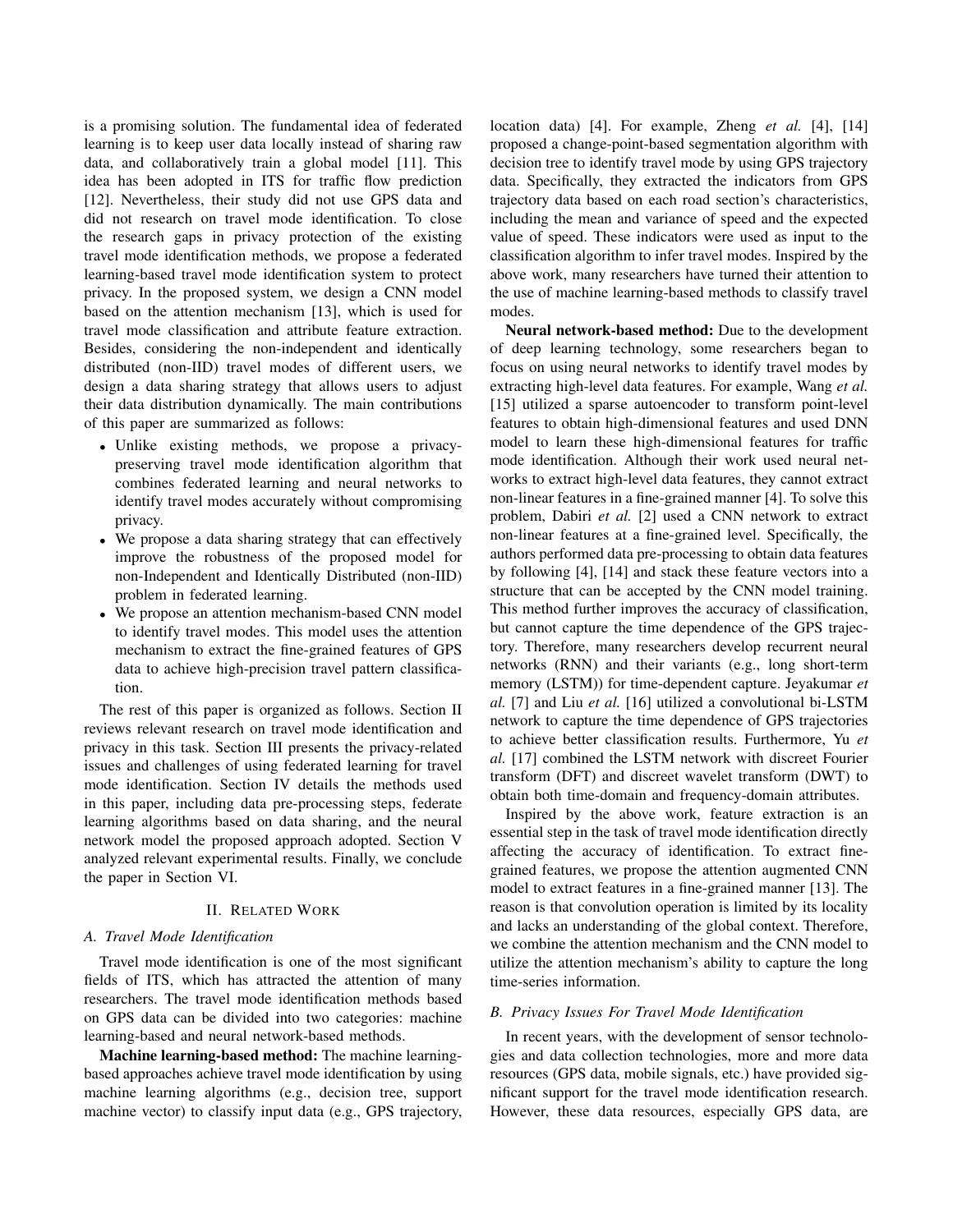closely related to personal privacy (i.e., location). We cannot directly collect user GPS data due to privacy concerns, which poses a challenge to traditional methods for identifying travel modes by aggregating raw data. Therefore, researchers started to pay attention to protecting users' private data when researching ITS. For example, Zhou *et al.* [10] proposed a privacy-persevering scheme that allows the collection of total traffic flow data while preserving individual vehicles' privacy to monitor traffic flow. Hoh *et al.* [18] presented a system based on virtual trip lines and the corresponding cloaking technique, which can perform travel time estimates without knowing the actual geographic locations of trip lines. Although they have made many privacy protection efforts, these methods did not achieve great results and even lost the accuracy of the model.

To address this problem, we need to develop a model that protects privacy without compromising accuracy. Fortunately, a federated learning paradigm-based deep learning model is a promising solution. For example, Liu *et al.* [12] introduced the FL framework to tackle the traffic flow prediction problem and proposed a federated learning-based Gated Recurrent Unit neural network (FedGRU) algorithm to predict traffic flow without compromising privacy. Lu *et al.* [19] used the FL framework to design a two-stage scheme to solve the data leakage problem of multiple participants and multiple transmission channels in Vehicular Cyber-Physical Systems.

Although they used the FL framework to address privacy concerns, there are many real-world problems not considered. For example, in the task of travel mode identification, the common travel mode of various users has significant differences. In this paper, we not only use FL to protect privacy but also design a secure public data sharing strategy to solve the non-IID data distribution problem in the real world, which will be introduced in Section IV-B.

#### III. PROBLEM DEFINITION

In this paper, we use the term 'client' to define each user in the FL framework, and the term 'server' to define the entity that aggregates clients' parameters. Let  $K =$  ${k_1, k_2, \ldots, k_n}$  and  $\mathcal{D} = \{D_1, D_2, \ldots, D_n\}$  denote the set of client and client's dataset in travel mode identification. Each client participates in FL framework computation as an independent node. We aim to train a global model  $\hat{y} = f(x)$  at the server, and the server sends this model to the client, which can identify each client's travel mode without compromising privacy, where  $x$  is the client's travel feature, and  $\hat{y}$  is the predicted category. First, we define the privacy protection problem in travel mode identification as follows:

Definition 1. *(Privacy Sensitivity* δ*): Privacy sensitivity is defined to measure the degree of leakage of user privacy. Specifically,* D *denotes the user's local dataset and* Daccess

*represents the amount of data that the user needs to be accessed by a third party, so the privacy sensitivity* δ *can be formally defined as follows:*

$$
\delta = \frac{||D_{access}||}{||D||}.\tag{1}
$$

According to Definition 1, our goal is to classify the travel mode when  $\delta$  is minimized. In this paper, we use the FL framework to achieve this goal. The federated travel mode identification can be formally defined as follows.

Definition 2. *(Federated Travel Mode Identification): Given the input samples*  $x_k \in D_k$  *at the client k, the optimization objective function is defined as follows:*

$$
\begin{cases}\n\min_{\omega} F(\omega) = \arg \min_{\omega} \sum_{i=1, x_k \in D_k}^{K} f_k(x_k; \omega_i) \\
\delta \to 0\n\end{cases}
$$
\n(2)

*where*  $f_k(\cdot)$  *is the local loss function at the client k and*  $\delta$ *is the privacy sensitivity. Definition 2 indicates that users cannot optimize the common loss function by sharing data. Therefore, we need to convert Eq.* (2) *into a distributed optimization problem, which is exactly what the FL framework can solve.*

In the context of travel mode identification, we will face the following challenges due to different data distribution and collection environments:

Challenge 1. *(Statistical Heterogeneity [20]): Clients' data may be generated by users using different vehicles, for example, some users often take buses, and other users often drive, which may result in the attributes and distribution of data between users are different. It violates the assumption of independent and identically distributed (IID) that commonly used in distributed training, which will lead to difficulties in modeling and optimization [21].*

Challenge 2. *(System Heterogeneity [20]): The clients participating in federated learning may use different operating systems (e.g., Android, IOS), heterogeneous devices (e.g., mobile phone, smartwatch), and different network conditions (4G, 5G, Wi-Fi, etc.) Additionally, there is no guarantee that every client is active and always connected to the server in each learning round. Such various characteristics of the system-level carry great challenges to the convergence of the global model.*

### IV. METHODOLOGY

Existing approaches for travel mode identification follow the two-step framework proposed by Zheng *et al.* [14], [22]. In detail, the server calculated each GPS segment's motion features and fed them into a classification algorithm (e.g., CNN) for mode identification [2], [23], [5], [17]. However, these methods need to access the original GPS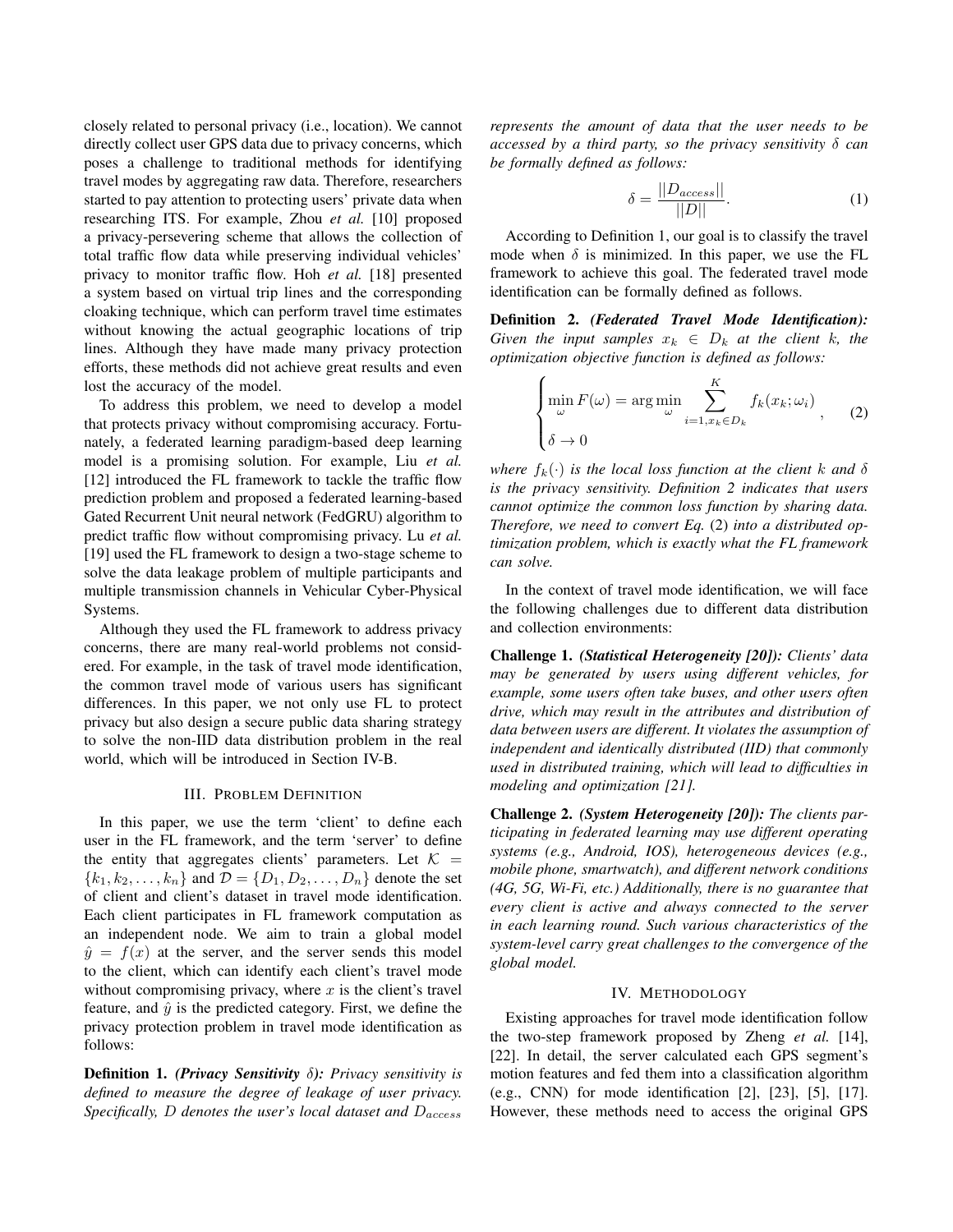data and follow the assumption of independent and identical distribution. In short, these methods did not consider the challenges of privacy protection and distributed optimization in travel mode identification. To solve these issues, we adopt a federated learning framework to address data privacy concerns and design a public data sharing strategy for non-IID data distribution where the proposed mechanism can significantly enhance the performance of the model on non-IID data.

In this section, we first present the data processing techniques. Then we elaborate on the federated averaging algorithm (FedAVG) and the proposed public data sharing strategy. Finally, briefly introduce the employed neural network model.

#### *A. Processing of GPS Record*

GPS raw data is the user's travel information collected by GPS collection devices within a period, i.e., longitude, latitude, and sampling timestamp. Therefore, we can divide the original GPS data with the same travel mode into a trip based on its timestamp. We then calculate multiple motion features according to the geographic coordinates and timestamp of each GPS point in the trip segment.

Let  $\mathcal{R} = \{R_1, R_2, \ldots, R_M\}$  represent the GPS record in the segment with length M. Each GPS record is represented by a triple  $R_i = \langle \text{lat}_i, \text{long}_i, t_i \rangle$  as the latitude  $(\text{lat}_i)$  and longitude ( $\text{long}_i$ ) of the device's location at the time of  $t_i$ . For two consecutive records  $R_i$ ,  $R_{i+1}$ , Vincenty formula [24] can be used to calculate the relative distance:

$$
RD_i = \text{Vincenty} \left( \text{lat}_i, \text{long}_i; \text{lat}_{i+1}, \text{long}_{i+1} \right). \tag{3}
$$

Denoting the time interval between  $R_i$  and  $R_{i+1}$  as  $\Delta t_i$ , based on the relative distance  $(RD_i)$ , we can calculate the speed  $(S_i)$ , acceleration  $(A_i)$  and jerk  $(J_i)$  of the  $R_i$ location. These motion features can be calculated by using the following equations:

$$
S_i = \frac{RD_i}{\Delta t_i}, \quad 1 \le i \le M, \quad S_M = S_{M-1}, \tag{4}
$$

$$
A_i = \frac{S_{i+1} - S_i}{\Delta t_i}, \quad 1 \le i \le M, \quad A_M = 0,
$$
 (5)

$$
J_i = \frac{A_{i+1} - A_i}{\Delta t_i}, \quad 1 \le i \le M, \quad J_M = 0. \tag{6}
$$

In addition, some researchers have also introduced attributes (e.g., bearing rate, DFT, DWT) to boost the model [2], [17]. However, we use only the four attributes mentioned above, namely relative distance, speed, acceleration, and jerk rate. For each segment, we extract the motion feature, arrange it according to the time sequence, and fix the feature vector's length. Then we stack these vectors into a 4-channel tensor, which is used as the input of the proposed travel mode identification model.

Algorithm 1 Federated Averaging (FedAVG) Algorithm with Data Sharing

# Input:

Client set is  $\mathcal{K} = \{k_1, k_2, \ldots, k_n\}$ , clients' dataset are  $\mathcal{D} = \{D_1, D_2, \ldots, D_n\}$ , server's public dataset is  $\mathcal{D}_q$ , the sharing rate is  $\alpha$ , the local mini-batch size is B, the number of local epochs is  $E$ , the fraction of clients on each round is  $C$ , and  $\eta$  is the learning rate.

# Output:

Parameter w.

- 1: for each client  $k_i \in \mathcal{K}$  do
- 2: Send global model  $w_0$  to  $k_i$
- 3: Pre-train the model of  $k_i$  using  $D_i$
- 4: Sample from  $\mathcal{D}_q$  with probability  $\alpha$  to get  $D_s$  and send it to  $k_i$
- 5: Use the client model to select required data from  $D_s$ , and combine with  $D_i$  to obtain new client dataset  $D_i^*$

## 6: end for

- 7: for each round  $t = 1, 2, \ldots, T$  do
- 8:  $m \leftarrow \max(C \cdot n, 1)$
- 9:  $\mathcal{K}_t \leftarrow$  (random set of m clients)
- 10: **for** each client  $k \in K_t$  in parallel **do**
- 11: Initialize  $w_{t+1}^k \leftarrow \text{ClientUpdate}(k, w_t)$
- 12:  $w_{t+1} \leftarrow \frac{1}{|\mathcal{K}_t|} \sum_{k \in \mathcal{K}_t} w_t^k$
- 13: end for
- 14: end for
- 15: ClientUpdate  $(k, w)$
- 16: *B* ← (split  $D_k^*$  into batches of size *B*)
- 17: for each local epoch  $i$  from 1 to  $E$  do
- 18: **for** batch  $b \in \mathcal{B}$  **do**
- 19:  $w \leftarrow w \eta \nabla \ell(w; b)$
- 20: end for
- 21: end for
- 22: return  $w$  to server.



Figure 1. Federated learning-based travel mode identification architecture.

## *B. Federated Learning with Data Sharing Strategy*

In the case of conventional centralized methods, since all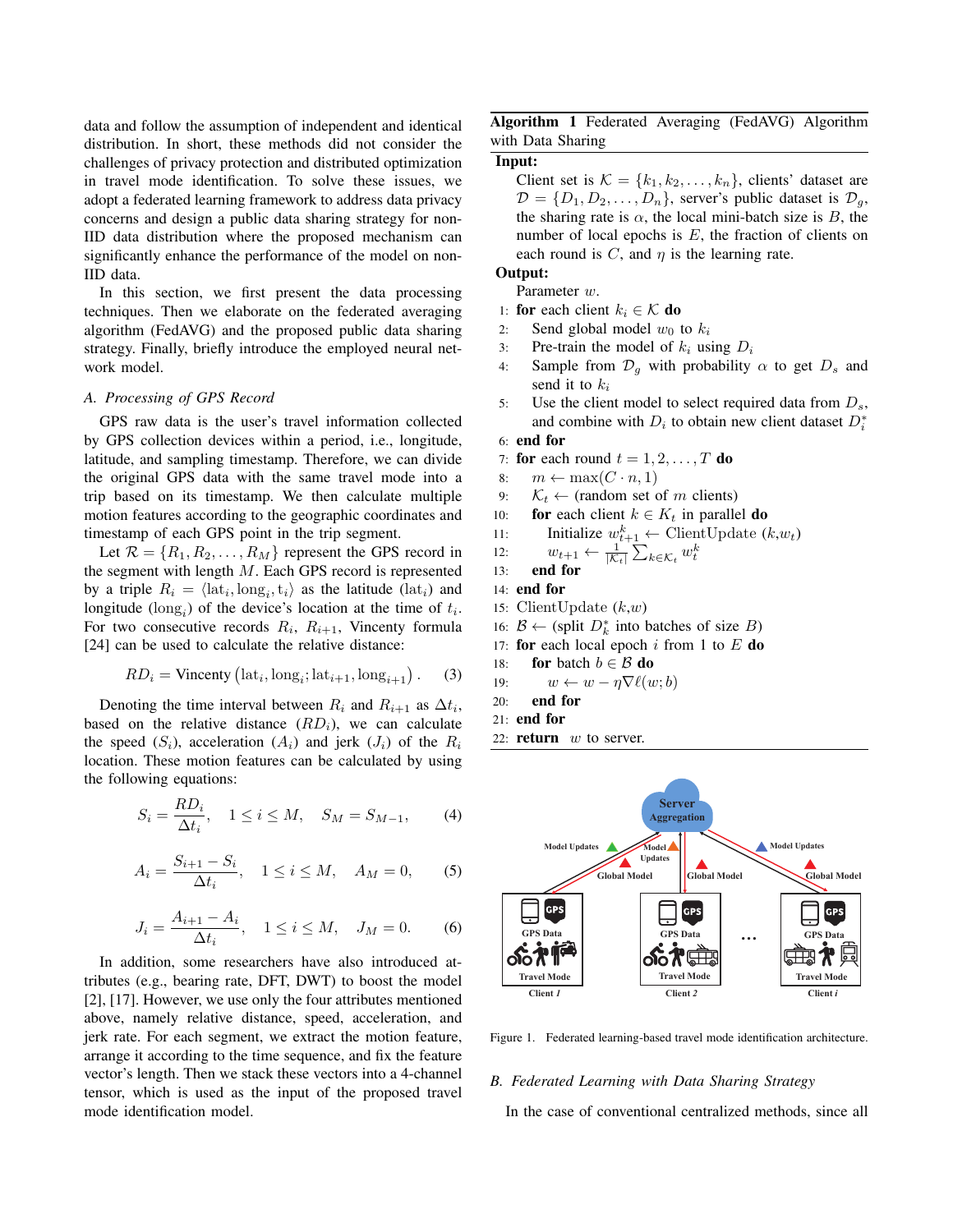users' data can be accessed, privacy-related issues are not considered. On the other hand, in federated learning the each user's private data will not be shared, and the living styles of each user are different, which makes the data inconsistent with the expectation of independent and identical distribution. To address this problem, we proposed a data sharingbased FedAVG algorithm, as shown in Algorithm 1. This method will not violate the setting of FL and compensate for the drawbacks of uneven data distribution and lack of data in the client.

*1) FedAVG Algorithm:* The FedAVG algorithm can effectively reduce overhead communication between the server and the client. As shown in Fig. 1, we suppose there are  $n$  clients in FL framework, and the private data of each customer k is  $D_k$ . The main steps of FedAVG algorithm are as follows:

- 1) Step1: For the round of training  $t$ , with a percentage  $C \in [0, 1]$ , randomly select  $C \cdot n$  clients to participate in training. The selected clients initialize the local model according to the model parameter  $w<sup>t</sup>$  broadcast by the server.
- 2) Step2: Each client  $k$  trains  $E$  epochs with local data. For each epoch, client conducts gradient optimization by batch-size  $B$ . The goal of client  $k$  is to find optimal parameters  $w_k^*$  minimize its local loss function  $J_k(w)$ , that is:

$$
w_k^* = \arg\min_{w_k} J_k(w_k). \tag{7}
$$

3) Step3: The server aggregates the parameters of all clients participating in the training through the secure parameters aggregation method and updates the global model. At last, the server sends parameters back to the client for the next training round. The server wishes to minimize the global loss function:

$$
J(w_g) = \frac{1}{n} \sum_{k=1}^{n} J_k(w_k).
$$
 (8)

Repeat the above steps until the global loss function converges.

*2) Data Sharing Strategy:* Since the data between users exists in the form of non-IID, this will make it difficult for the federated global model to achieve high-precision results and convergence. We need to find an efficient method to alleviate the non-IID distribution problem of data. We have the key insight that we use data sharing strategy to adjust user data distribution, thereby mitigating this problem.

Let  $L = \{l_1, l_2, \ldots, l_c\}$  as the number of travel modes for each category, where  $c$  represents the total number of categories. We can define the non-IID data distribution characteristics as:

$$
\tau = \frac{\max(L) - \min(L)}{\sum L}.
$$
\n(9)



Figure 2. Overview of the federated learning with data sharing strategy.

The goal of the data sharing strategy is to make  $\tau \to 0$ , That is,  $l_1 \approx l_2 \approx \cdots \approx l_c$ . As shown in Fig. 2, the concrete implementation of this strategy involves the following three stages:

- 1) Server preparation: Before conducting the FL training task, the server uses the public dataset to pre-train a global model. At the same time, the server samples with random probability  $\alpha$  to obtain a subset  $D_s$ , where  $D_s \subset \mathcal{D}_q$ , in which each category is uniformly distributed.
- 2) Transmission of data and parameter: The server sends the pre-trained global model parameters and  $D_s$ to each client participating in the FL framework by a secure mechanism.
- 3) Client processing: After the client receives the model parameters and the subset  $D_s$ , it selects the missing or fewer data from  $D_s$  according to its own private data distribution and obtains  $D_c \subset D_s$ . Then the client gets a new dataset  $D_k^*$ , where,  $D_k^* = D_k \bigcup D_c$ . All subsequent training steps in FL use the new dataset  $D_k^*$ .

# *C. Attention Augmented CNN Model*

Based on the efficiency of CNN for image feature extraction, Dabiri *et al.* [2] constructed the raw GPS trajectory as a multi-channel tensor by data processing method, which can be used for CNN training. Such a CNN-based method achieved great success in travel mode identification. However, the existing CNN architectures [2], [23] for identifying travel modes use too many convolutional layers, which increase the computational burden and do not improve the accuracy of the model. Furthermore, CNN suffers from the limitation of its local receptive field and loses much global information.

As CNN cannot capture global correlation, in this paper, we introduce attention augmented convolution to extract raw GPS trajectory's global features. The reason is that attention augmented convolution has a powerful ability to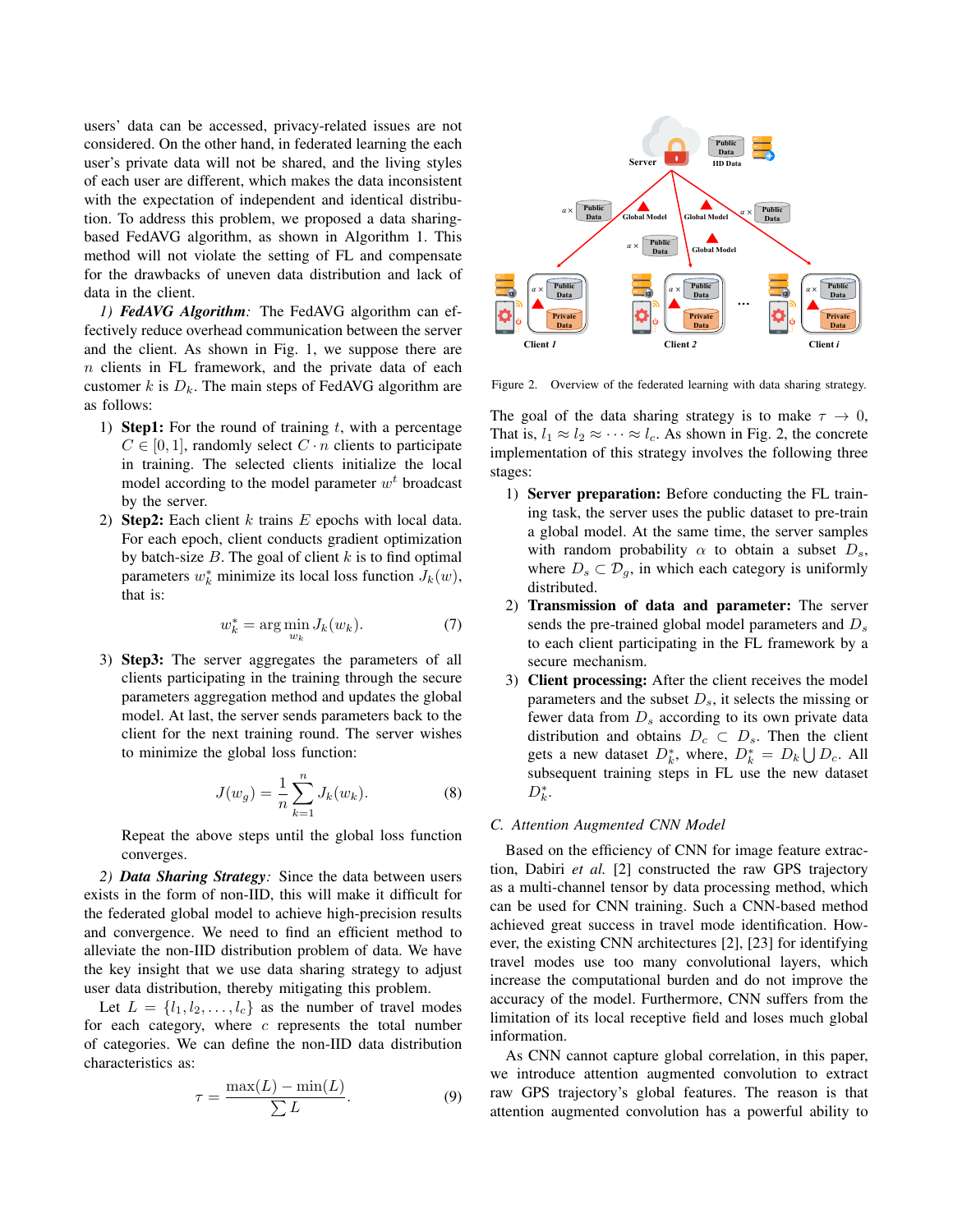

Figure 3. Structure of attention augmented CNN model.

capture long-range interactions [13], which is suitable for obtaining GPS motion trajectory information. To concrete, we simplified the existing CNN architecture and removed many unnecessary convolutional layers. Considering that the local receptive field of the convolutional layer cannot capture the global correlation, we combine the convolutional neural network with the self-attention mechanism and use the attention augmented convolutional layer as the first layer. More specifically, this model uses three convolutional layers to extract features, where the first layer is an augmented convolutional layer, and the next two layers are the traditional convolutional layer. The number of channels in each convolutional layer is 32, 64, 128, respectively. After obtaining the extracted high-dimensional features, we expand them and add two fully connected layers with 960 and 100 neurons. The last layer uses 5 neurons with the softmax activation function for classification. The proposed architecture of this model is shown in Fig. 3.

#### V. EXPERIMENT

To fully evaluate our proposed model's performance on travel mode identification, we applied the model on a real-world dataset to conduct a comprehensive study. In this section, we first investigated the performance of the proposed FL-based model and the previous model. Then under the FL framework, we compared the accuracy of the standard FedAVG algorithm and our data sharing method under different data distributions. Finally, we analyzed the effect of various parameters set on the model.

#### *A. DataSet and Model Parameter Configurations*

*1) Dataset:* In this work, we employ the read-world data from the Geolife GPS trajectory dataset [4] for investigation, which contains the travel trajectories of 182 users about five years. We adopt 69 users' raw trajectory data with five travel modes and apply the processing method mentioned in Section IV-A to regulate the GPS records. This work mainly considered five real travel modes for identification, i.e., walking, biking, bus, driving, and train. We first split 8% of all data into the public dataset, and for the remaining data, use 80% as the training set and 20% as the testing set.

*2) Model Parameter Configurations:* We distribute the training data to 50 clients, i.e.,  $K = 50$ . Each client has at most two travel modes to simulate the distribution of non-IID data in the real world as much as possible. By default, we set  $C = 0.2$ , sharing rate  $\alpha = 50\%$ , local batch size  $B = 30$ , and the learning rate  $\eta = 0.0005$ . Each client uses Adam optimizer to train the proposed model locally for  $E(E = 10)$  epochs. All simulations are developed in Python and Pytorch [25]. All case studies are conducted on a computing server with an nVidia GeForce RTX2080 Ti GPU and Intel(R) Xeon(R) Sliver CPU.

#### *B. Performance of the Proposed Framework*

In this section, we evaluate the performance of the proposed model by comparing it in an identical configuration with the previous centralized models, i.e., CNN [2], image-based DNN [6], Graph-based decision tree (DT) [14], k-nearest neighborhood (KNN), support vector machine (SVM), and random forest (RF) [26]. Note that all baseline algorithms are applied to the same dataset. As shown in Table I, the proposed model can identify travel modes more accurately than the previous centralized models. Specifically, the accuracy of the proposed model is 1.3% higher than that of the centralized CNN model. The reason is that the proposed model uses attention augmented CNN, which has better global spatial feature extraction capabilities in travel mode identification tasks. Furthermore, the federated learning-based model is more accurate than the centralized methods. This is because the federated learning based-model inherits the fine-grained feature extraction capabilities of the centralized attention augmented CNN model. Besides, in the federated learning framework, the server needs to make an accuracy trade-off between each local and global models, which results in losing accuracy.

However, centralized methods need to upload GPS data to the server, which cannot meet our privacy protection requirements. With the federated learning framework, each user's private data will not be shared. In short, the model using federated learning can make privacy sensitivity  $\delta = 0$ . Table I shows that the federated learning-based mode's accuracy is close to the centralized model, which fully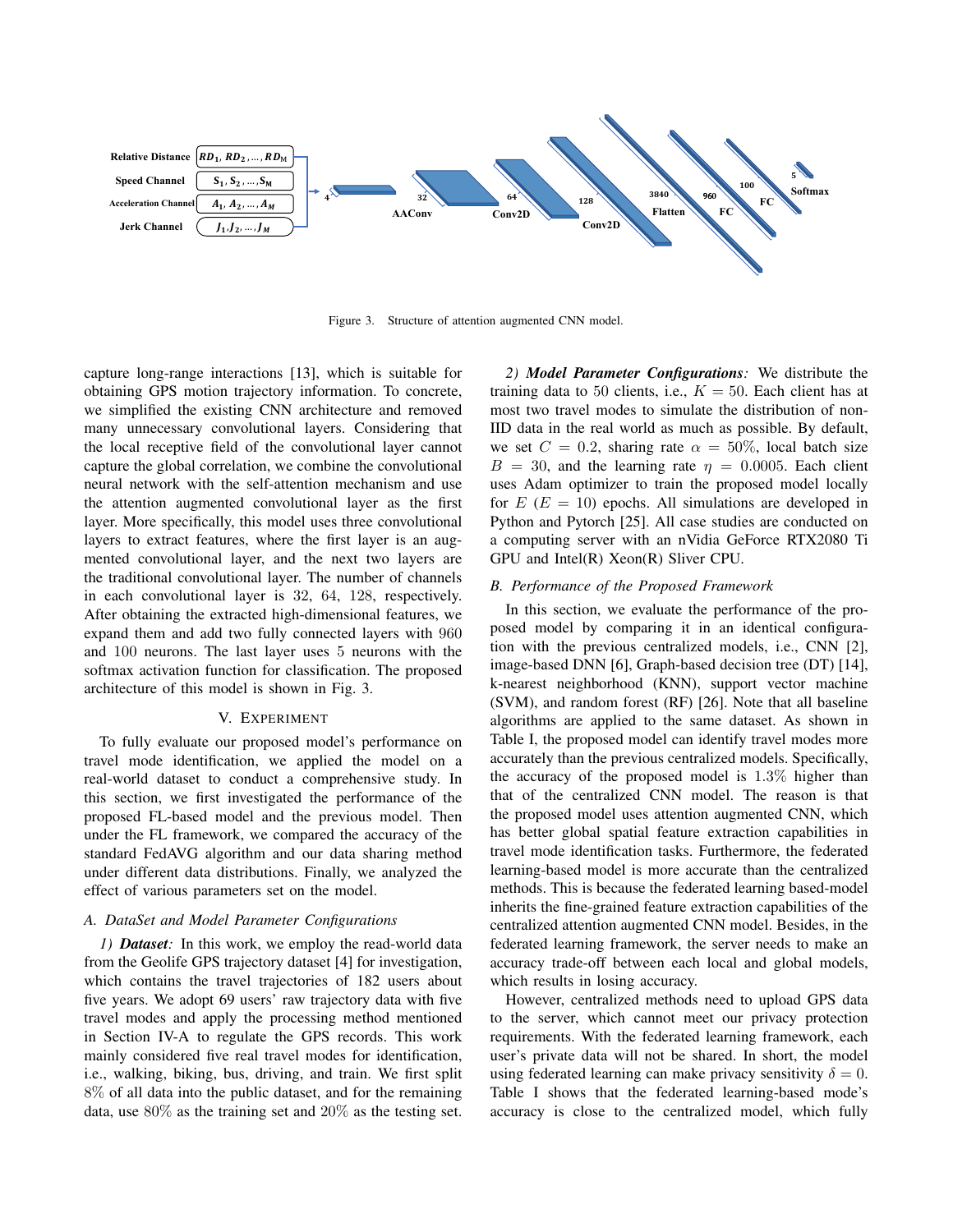Table I PERFORMANCE COMPARISON OF TRAVEL MODE IDENTIFICATION APPROACHES

| Approach                            | Accuracy $(\% )$ |
|-------------------------------------|------------------|
| <b>Proposed Model (Federated)</b>   | 85.1             |
| <b>Proposed Model (Centralized)</b> | 86.7             |
| <b>CNN [2]</b>                      | 84.8             |
| Image-based DNN [6]                 | 67.9             |
| RF [26]                             | 82.0             |
| Graph-based DT [14]                 | 76.2             |
| <b>KNN [2]</b>                      | 63.5             |
| <b>SVM [2]</b>                      | 65.4             |



Figure 4. Performance comparison between FedAVG with IID data, FedAVG with Non-IID data and our sharing strategy with Non-IID data.

demonstrates that the proposed model can perform accurate travel mode identification without compromising privacy.

#### *C. Performance Comparison under Non-IID Data*

In this section, we will explore the impact of non-IID data distribution on the proposed model. As shown in Fig. 4, we observe that the FedAVG algorithm performs poorly on non-IID data and cannot converge quickly. This is because non-IID data distribution increases the parameter differences between various clients, which poses challenges to parameter aggregation and optimization. However, there is no significant difference in the performance of the proposed model under non-IID and IID data distribution, and it can greatly outperform the traditional FedAVG algorithm. It is shown that the proposed data sharing strategy can effectively compensate for the shortcomings of non-IID data distribution. In addition, the proposed model uses a pre-train method on the server to achieve converge faster.

# *D. Performance Comparison with Different Client Numbers and Sharing Rates*

In this section, we investigate the impact of different client numbers and data sharing rates on the performance of the proposed model. As is shown in Fig. 5 (a), we can find that the increase in the number of clients has an adverse impact on the model's performance. The reason is



Figure 5. The performance of our model with (a) different numbers of client numbers and (b) different sharing rate.

that the increase in the number of clients will increase the diversity of data and more differences in parameters making the parameter aggregation more difficult. Moreover, we select  $\alpha = \{10\%, 30\%, 50\%, 70\%, 90\%, 100\%\}$  for different sharing rates simulation. The experimental results are shown in Fig. 5 (b), it can be observed that an increase in  $\alpha$  can improve the accuracy of the model, but when  $\alpha$  increases to a certain level, the improvement effect is not significant. This is because the data sharing strategy allows clients to select only the missing data rather than using all the received data. On the contrary, too much data sharing would increase the communication overhead, so set  $\alpha = 50\%$  is a good choice.

#### VI. CONCLUSION

In this paper, we propose a roust federated learning-based travel mode identification system that can accurately infer the user's travel mode without compromising privacy. Experimental results show that the proposed model's performance is better than the advanced centralized CNN model. Considering that the distribution of GPS data in real life usually exists in the form of non-IID, we propose a secure public data sharing strategy to alleviate this issue. Specifically, we adjust the distribution of GPS data by sharing public data to improve the model performance on non-IID data. In addition, we design an attention augmented mechanismbased CNN model to extract the features of GPS data in a fine-grained manner, whose performance exceeds the current advanced models. We conduct extensive experiments to demonstrate that the proposed model can perform accurate identification under the premise of protecting user privacy and achieve excellent results for non-IID data distribution.

To the best of our knowledge, this is the pioneering work on travel mode identification with federated learning. In the future, we plan to combine the LSTM and federated learning framework to better capture long-term dependencies in GPS trajectory and further improve identification performance.

### **REFERENCES**

[1] A. C. Prelipcean, G. Gidofalvi, and Y. O. Susilo, "Transportation mode detection – an in-depth review of applicability and